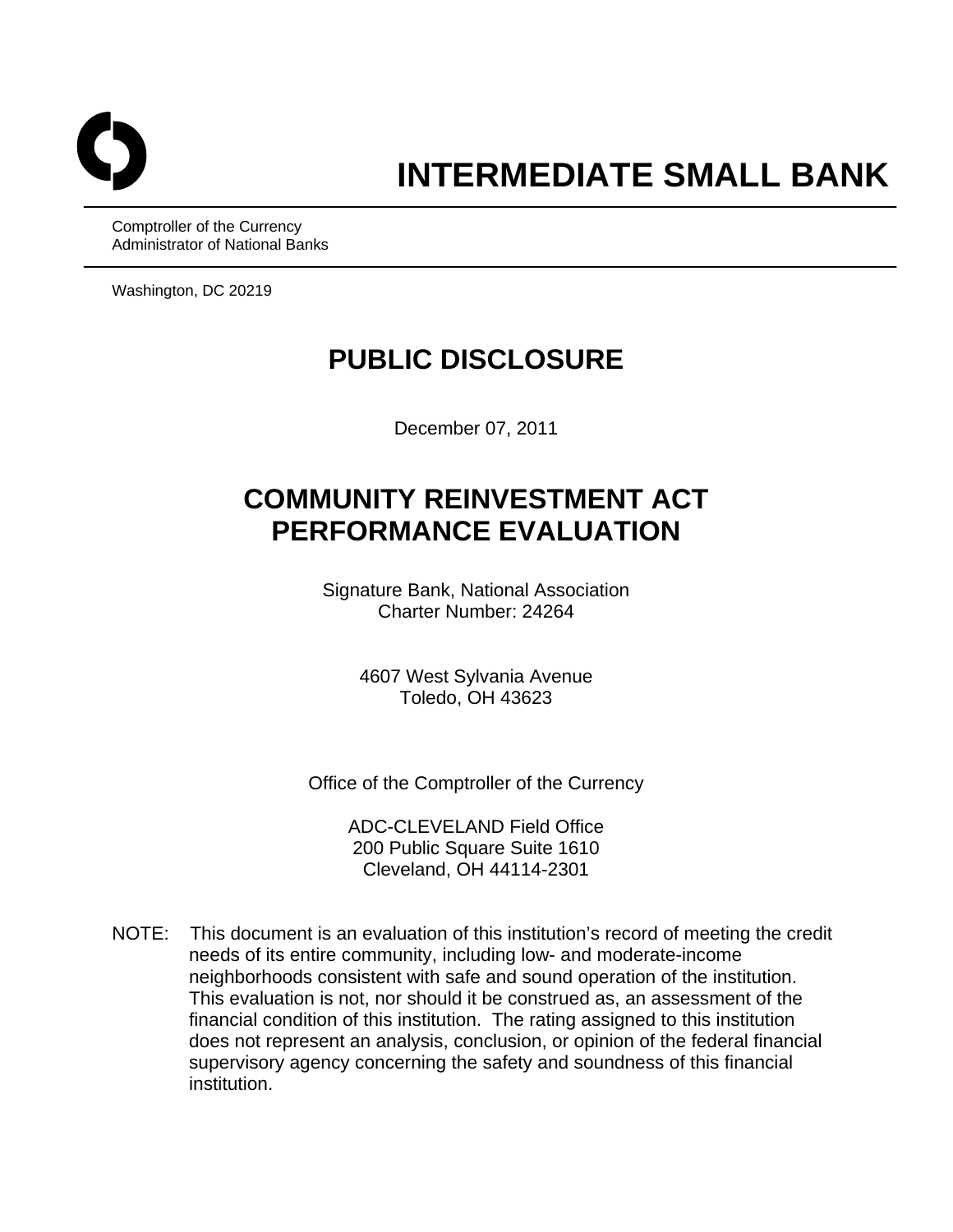#### **INSTITUTION'S CRA RATING: This institution is rated Satisfactory**

#### **The Lending Test is rated: Satisfactory The Community Development Test is rated: Outstanding**

The major factors supporting the bank's rating include:

- The bank's loan-to-deposit ratio is more than reasonable and exceeds the standards for satisfactory performance.
- A majority of lending activity has occurred inside the bank's assessment area and meets the standard for satisfactory performance.
- The distribution of business loans to businesses of different sizes reflects reasonable penetration and meets the standards for satisfactory performance.
- The geographic distribution of small business loans reflects reasonable dispersion and meets the standards for satisfactory performance.
- The bank's community development (CD) activity over the evaluation period demonstrated excellent responsiveness to CD needs in the assessment area.

### **Scope of Examination**

We evaluated Signature Bank's performance relative to the Community Reinvestment Act (CRA) under the Intermediate Small Bank (ISB) criteria using full-scope ISB examination procedures. The ISB procedures include a lending test and a Community Development (CD) test. The lending test evaluates the bank's record of meeting the credit needs of its assessment area through its lending activity. The CD test evaluates the bank's responsiveness to CD needs in its assessment area through CD loans, qualified investments and CD services.

Signature Bank National Association (SBNA) has a single assessment area (AA) for evaluation purposes. The AA consists of Lucas County which comprises a portion of the Toledo, OH Metropolitan Statistical Area (MSA).

SBNA's primary loan product is business loans which is representative of its business strategy since October 2008. SBNA's record of originating business loans was evaluated over the period between January 1, 2009 and June 30, 2011 to determine the bank's lending performance related to CRA.

The bank reports home loan data under the requirements of the Home Mortgage Disclosure Act (HMDA). However, we did not use HMDA data to evaluate the bank's performance since home loans are not a primary loan product.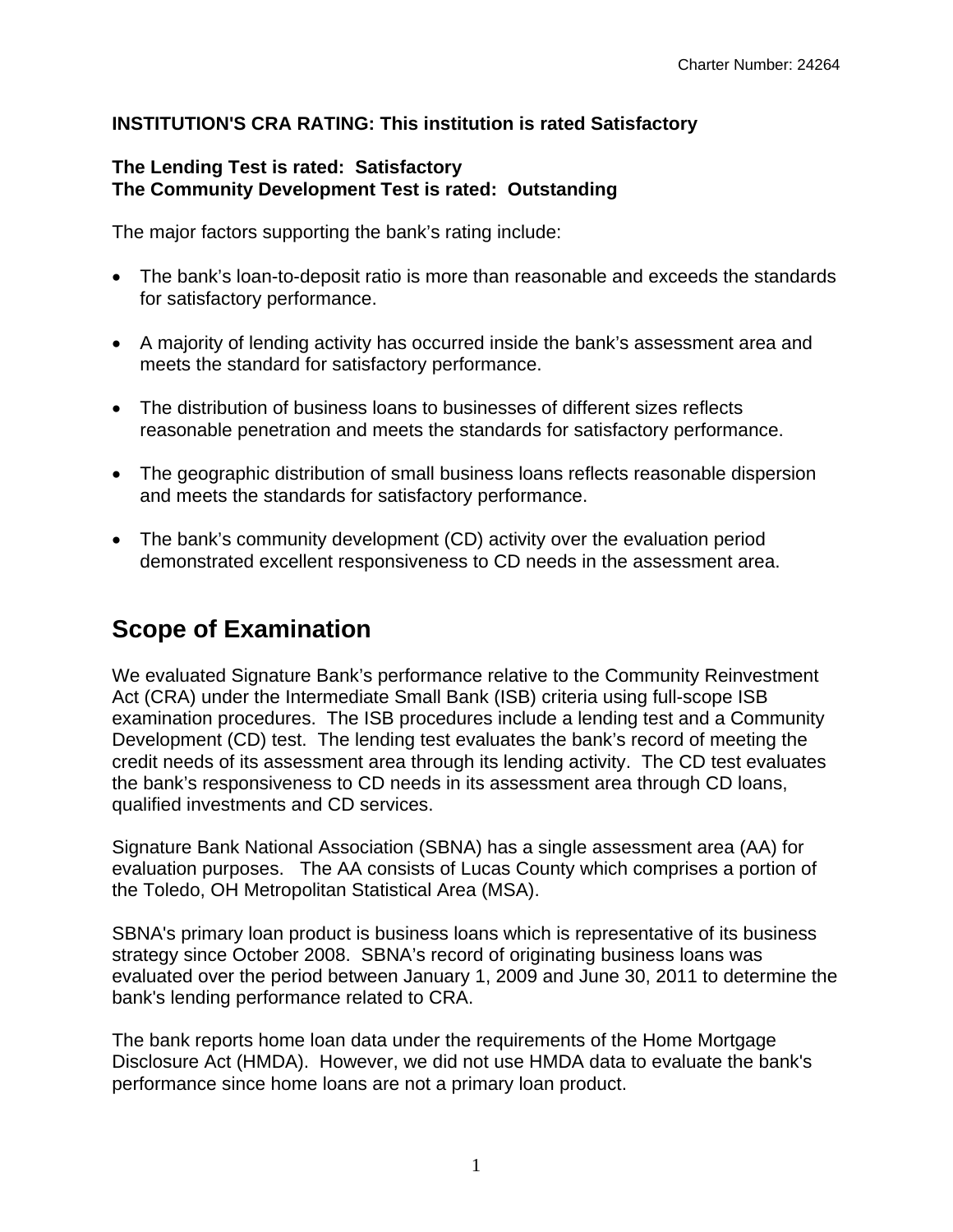We evaluated SBNA's CD performance from the date of the last CRA Performance Evaluation of October 6, 2008 through the start of this evaluation December 7, 2011.

We relied on internal bank reports to assist in this CRA evaluation. In order to ensure the reliability of this information, we performed a data integrity review of business loans. The information as presented in the bank's reports was deemed reliable for the purposes of CRA. For internal reporting purposes, SBNA considered loans to non-profit organizations as business loans.

Information from members of the local community was also considered in our analysis. We contacted four community organizations involved in affordable housing and economic development initiatives to determine the community's credit and non-credit needs. Refer to the **Description of Assessment Area** section of this document for additional details.

### **Description of Institution**

SBNA is a full service community bank headquartered in Toledo, Ohio. As of June 30, 2011, the bank reported total assets of \$518 million. The bank is a wholly owned subsidiary of Signature Bancorp Inc., a one-bank holding company.

SBNA offers traditional banking products and services. Business loans are the bank's primary loan product. Home mortgage and consumer loans are granted primarily to accommodate existing business customers.

As of June 30, 2011, the bank's loan portfolio was comprised of real estate loans (71 percent), commercial loans (23 percent), consumer loans (3 percent) and all other loans (3 percent). The real estate portfolio is comprised of commercial real estate loans (71 percent) and residential real estate loans (29 percent).

SBNA operates a single office within its AA. This full-service branch does not offer a drive-thru or automated teller machine (ATM) service. No additional offices were opened or closed during the evaluation period.

There are no legal, financial, or other factors impeding the bank's ability to help meet the credit needs of the communities it serves. The previous CRA examination dated October 6, 2008, resulted in a rating of "Satisfactory".

### **Description of Assessment Area**

SNBA's assessment area is described below: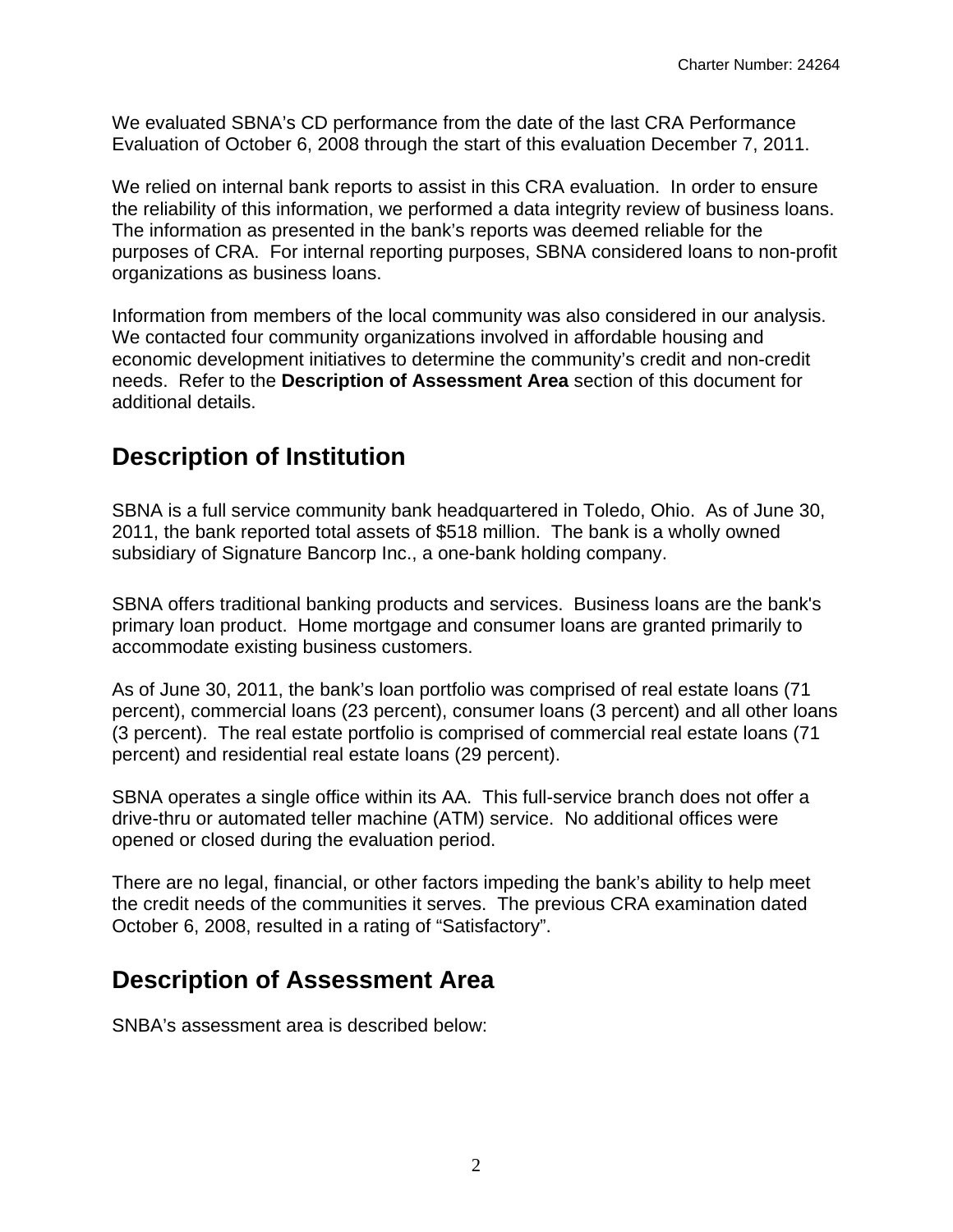| Table 1 - Demographic Information for Assessment Area                                                                                                                                                                                                         |                                               |  |            |                                                                                                                                 |                                       |                                                                                        |                                         |                                   |                 |
|---------------------------------------------------------------------------------------------------------------------------------------------------------------------------------------------------------------------------------------------------------------|-----------------------------------------------|--|------------|---------------------------------------------------------------------------------------------------------------------------------|---------------------------------------|----------------------------------------------------------------------------------------|-----------------------------------------|-----------------------------------|-----------------|
| Demographic Characteristics                                                                                                                                                                                                                                   | #                                             |  | Low Income |                                                                                                                                 | Moderate<br>Income                    |                                                                                        | Middle<br>Income                        |                                   | Upper<br>Income |
| Geographies (Census Tracts)                                                                                                                                                                                                                                   | 128                                           |  | 12.50%     |                                                                                                                                 | 27.34%                                | 39.84%                                                                                 |                                         |                                   | 20.31%          |
| Population by Income Level of<br>Geography                                                                                                                                                                                                                    | 455,054                                       |  | 7.42%      |                                                                                                                                 | 24.47%                                |                                                                                        | 42.37%                                  |                                   | 25.75%          |
| Family Distribution by Income Level<br>of Geography                                                                                                                                                                                                           | 117,008<br>6.76%                              |  |            | 23.06%                                                                                                                          |                                       | 42.71%                                                                                 |                                         | 27.47%                            |                 |
| Owner-Occupied Housing Units by<br>Income Level of Geography                                                                                                                                                                                                  | 196,259                                       |  | 4.05%      |                                                                                                                                 | 20.31%                                |                                                                                        | 45.74%                                  |                                   | 29.90%          |
| Businesses by Income Level of<br>Geography                                                                                                                                                                                                                    | 35,485<br>5.00%                               |  |            |                                                                                                                                 | 14.75%                                | 43.00%                                                                                 |                                         |                                   | 37.26%          |
| Farms by Income Level of<br>Geography                                                                                                                                                                                                                         | 721<br>1.53%                                  |  |            |                                                                                                                                 | 12.34%                                | 38.56%                                                                                 |                                         |                                   | 47.57%          |
| Distribution of Families by Income<br>Level Throughout AA                                                                                                                                                                                                     | 117,008<br>23.13%                             |  |            |                                                                                                                                 | 18.02%                                | 21.36%                                                                                 |                                         |                                   | 37.48%          |
| Businesses by Revenue Level<br>Farm<br>Non-Farm                                                                                                                                                                                                               | Revenue $\le$ = 1 Million<br>96.67%<br>64.37% |  |            |                                                                                                                                 | Revenue > 1 Million<br>2.08%<br>4.00% |                                                                                        | Revenue not Reported<br>1.25%<br>31.62% |                                   |                 |
| HUD Adjusted Median (ADM) Family Income 2009 Non-<br><b>MSA</b><br>Low Income (below 50% of ADM)<br>Moderate Income (50 to 79.99% of ADM)<br>Middle Income (80% to 119.99% of ADM)<br>Upper Income (120% and above ADM)<br>Households Below the Poverty Level |                                               |  |            | $= $61,700$<br>$= $0 - $30,844$<br>$= $30,845 - $49,354$<br>$= $49,355 - $74,034$<br>$= $74,035 - Above$<br>$= 24,868$ [13.60%] |                                       | Unemployment<br>Rate: June 2011<br><b>United States</b><br>Ohio<br><b>Lucas County</b> |                                         | $= 9.3%$<br>$= 9.2%$<br>$= 10.5%$ |                 |

*Sources: 2000 U.S. Census; US Department of Labor; 2011 Business Geodeomographic Data. Some percentages may be greater than 100% due to rounding.* 

SBNA's primary AA is comprised of 128 census tracts in Lucas County. Lucas County is within the Toledo, OH Metropolitan Statistical Area (MSA). This AA is consistent with the requirements of the regulation and does not arbitrarily exclude low- or moderateincome geographies.

| <b>COUNTY</b> | <b>MAJOR EMPLOYERS</b>                                                                                                                             |
|---------------|----------------------------------------------------------------------------------------------------------------------------------------------------|
| Lucas         | ProMedica Health Systems, Mercy Health Partners, Bowling Green<br>State University, University of Toledo, Kroger Inc, Chrysler Group<br><b>LLC</b> |

*Sources: Discussion with Bank Management; Public Evaluations of Banks within Lucas County* 

There are 17 financial institutions serving the AA according to a June 30, 2011 Federal Deposit Insurance Corporation (FDIC) deposit market share report. These include eight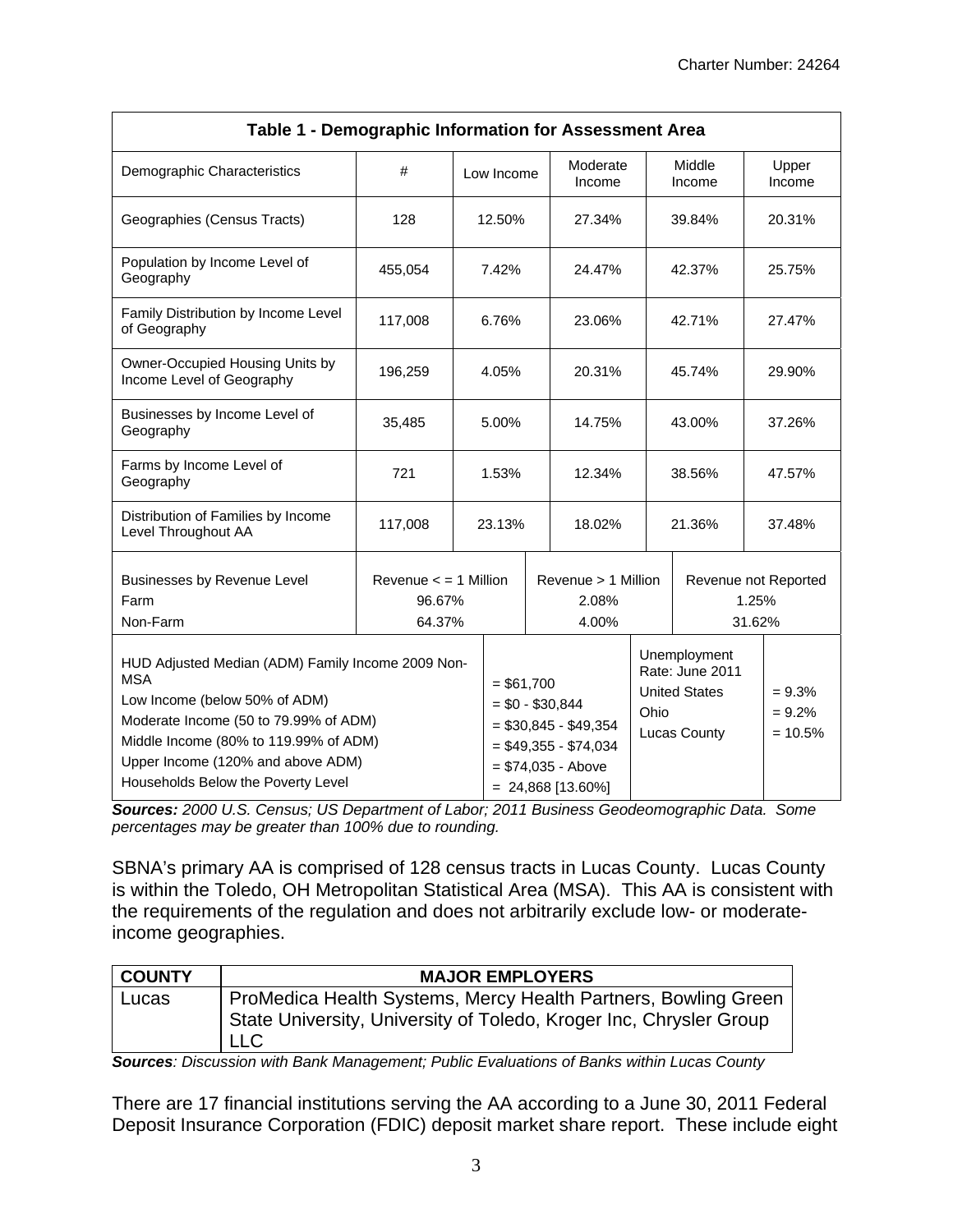regional banks and nine community banks, operating a total of 121 offices. The number of financial institutions in the AA provides a competitive banking environment. SBNA ranked sixth, with approximately seven percent of the insured deposit market.

 unemployment rate at June 2011 for Lucas County was 10.5 percent. This Local economic conditions for the AA have weakened during the evaluation period but are slowly recovering. This includes the continued loss of manufacturing jobs, uncertainty regarding continued employment in existing industries, and disruption in the financial markets resulting in an economic recession. Unemployment rates rose from 8.7 percent in October 2008 and peaked at 13.6 percent in June 2009. The unadjusted unemployment rate is above both the State of Ohio and national unadjusted unemployment rates of 9.2 percent and 9.3 percent, respectively*.* Manufacturing, education, business services, and health services provide for a majority of the employment opportunities in the area.

We determined the community's credit needs by contacting representatives from affordable housing and economic development organizations, as well as conducting discussions with bank management. Credit and non-credit needs of the community include:

- Funding for small business development and microloan programs to start a new business or expand an existing business*.*
- Local banker participation on an agency board as mentors, instructors, or providing general operating support*.*
- Providing working capital loans and lines to small businesses.
- Participation in the port authority low-cost loan program to promote business start-ups and create growth in the Toledo area.
- Funding for foreclosure prevention programs and hiring of additional staff to meet increased demand from low- and moderate-income households facing foreclosure.

We also discussed with these same representatives the needs and opportunities available for CD loans, qualified investments and CD services. CD needs for the community include:

- Providing funds to affordable housing organizations for neighborhood rehabilitation and stabilization efforts.
- Funding to develop a youth entrepreneurship program.

### **Conclusions with Respect to Performance Tests**

SBNA's Lending Test performance rating is Satisfactory. SNBA is rated Outstanding under the Community Development (CD) test.

### **LENDING TEST**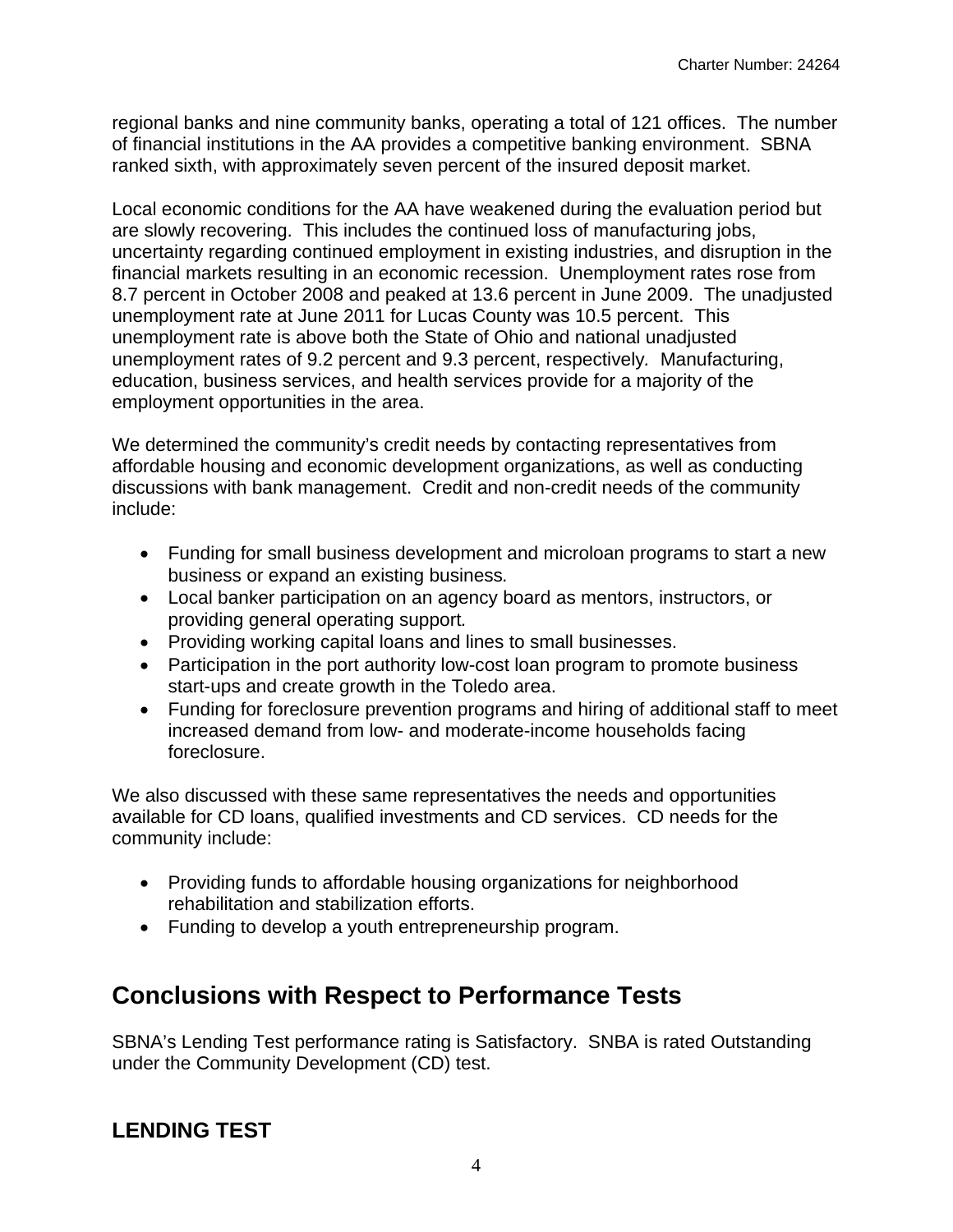SBNA's Lending Test performance rating is Satisfactory. Our evaluation is based on internal loan reports of business loans originated within the AA during the evaluation period. The bank originated a majority of its loans within the AA, and the bank's loan-todeposit ratio is more than reasonable. The bank's distribution of business loans to businesses of different size reflects reasonable penetration to small businesses within the AA. Similarly, the geographic distribution of business loans reflects reasonable dispersion in low- and moderate-income geographies.

#### **Loan-to-Deposit Ratio**

The bank's net loan-to-deposit ratio is more than reasonable and exceeds the standards for satisfactory performance given the bank's size, financial condition, and the credit needs of the bank's AA. The bank's average quarterly loan-to-deposit ratio over the 12 quarters ending June 30, 2011 was 91.34 percent. This was well above the 82.80 percent experienced by its peer group of banks during the same period.

#### **Lending in Assessment Area**

SBNA originated a majority of its primary loan product within its AA and meets the standard for satisfactory performance for this criterion. Our conclusion is based on internal bank reports of all business loans originated during the evaluation period. We found the bank originated 69.30 percent of the loans by number and 62.00 percent by dollar amount inside the assessment area.

The following table details SBNA's lending inside and outside the AA by number and dollar amount:

| Table 2 - Lending in Assessment Area (Business Loans) |           |     |            |                         |           |               |            |       |          |  |
|-------------------------------------------------------|-----------|-----|------------|-------------------------|-----------|---------------|------------|-------|----------|--|
| Number of Loans                                       |           |     |            | Dollars of Loans (000s) |           |               |            |       |          |  |
|                                                       | Inside AA |     | Outside AA |                         | Inside AA |               | Outside AA |       |          |  |
| #                                                     | $\%$      | #   | %          | Total #                 | \$        | $\frac{0}{0}$ | \$         | $\%$  | Total \$ |  |
| 559                                                   | 69.30     | 248 | 30.70      | 807                     | 195,316   | 62.00         | 119,791    | 38.00 | 315,107  |  |

*Source: Internal loan reports of business loans originated in the AA from January 2009 through June 2011.* 

#### **Lending to Borrowers of Different Incomes and to Businesses of Different Sizes**

The overall distribution of loans reflects reasonable penetration to businesses of different sizes. In determining the level of penetration among businesses of different sizes, we considered several factors including the bank's size, its single office serving the entire AA, the bank's business strategy, and the level of competition in the market.

The distribution of business loans reflects reasonable penetration among businesses of different sizes. Although the percentage of loans originated by number and dollar amount to small businesses is significantly below the demographic information, performance is reasonable given that approximately one-third of the demographic information represents businesses whose revenue information is unknown or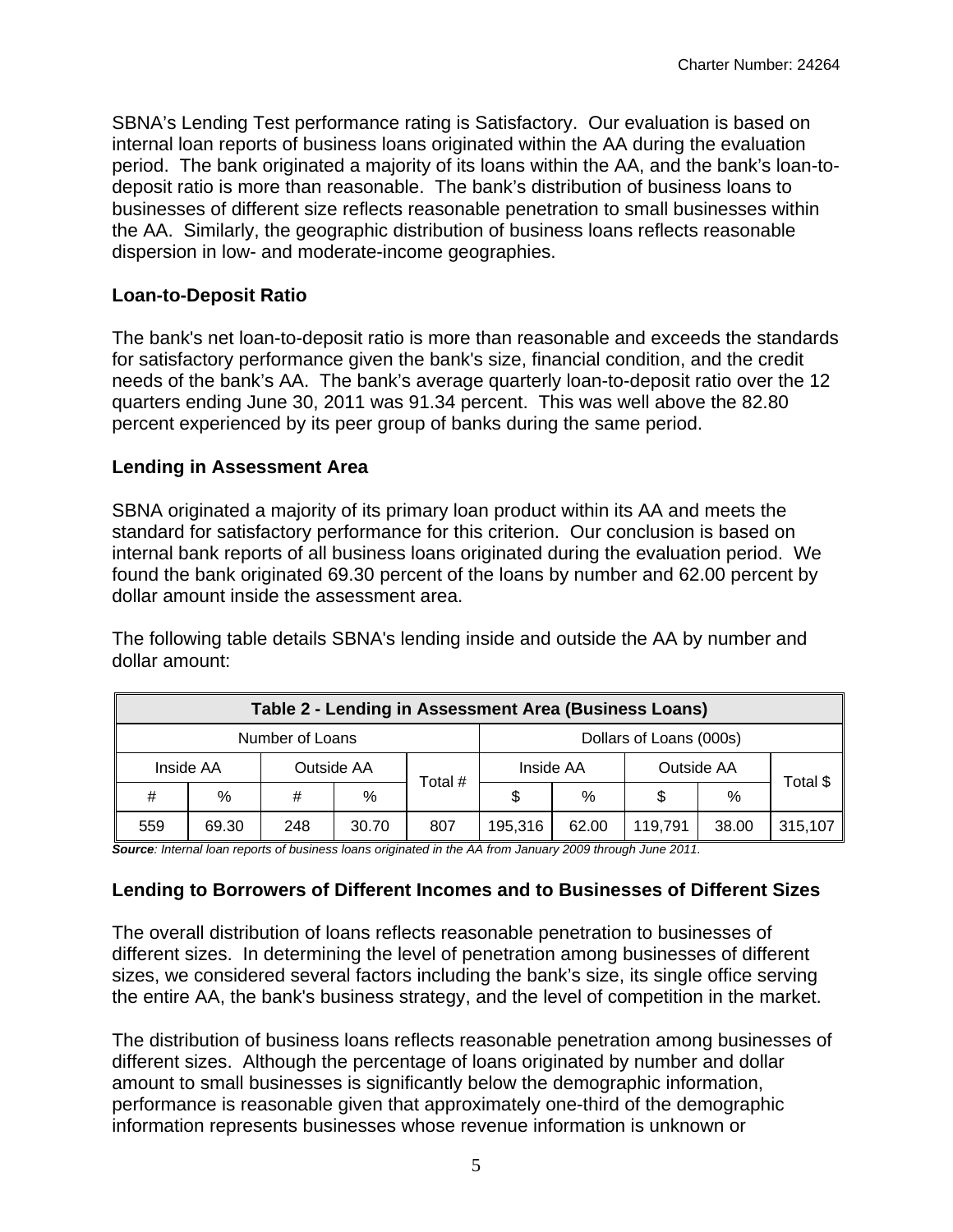unavailable. This is also mitigated by the active role the bank takes in the Ohio Grow Now Program directed toward small businesses and in lending to non-profit organizations which directly assist low- and moderate income individuals and families.

The bank continued its participation in the Ohio Grow Now Program (formerly known as the Ohio Small Business Linked Deposit Program) throughout the evaluation period. This program helps small businesses with below market interest rates to allow existing businesses to create or retain jobs and expand their business. The bank granted nine loans under this program for a total of \$2.4 million. Although the number of loans made during the evaluation period is lower than the previous evaluation report, the bank continues to provide funding to 32 businesses under this program for a total of \$3.4 million.

A new linked deposit program began in 2011 by the Sylvania Area Community Investment Corporation to assist small businesses in its community. SBNA is participating in the program and has approved one loan of \$50 thousand to an existing business in that city.

SBNA is also an active lender to non-profit organizations. The bank reports non-profit organization loans as business loans for internal reporting purposes. Since many of these organizations receive federal, state and local government funding along with donations, their revenues often exceed \$1 million which lowers the bank's overall percentage in this rating element. Many of these organizations directly assist low- and moderate-income individuals and families meeting the CRA regulation criteria. The bank received credit for this type of lending under the CD lending section of this evaluation.

| Table 3 - Borrower Distribution of Loans to Businesses in the AA |              |               |                         |        |  |  |  |
|------------------------------------------------------------------|--------------|---------------|-------------------------|--------|--|--|--|
| <b>Business Revenues (or Sales)</b>                              | ≤\$1,000,000 | > \$1,000,000 | Unavailable/<br>Unknown | Total  |  |  |  |
| <b>Ⅰ% of AA Businesses</b>                                       | 64.37        | 4.00          | 31.62                   | 100.00 |  |  |  |
| % of Bank Loans in AA by #                                       | 42.93        | 49.38         | 7.69                    | 100.00 |  |  |  |
| <sup>1</sup> % of Bank Loans in AA by \$                         | 38.09        | 57.04         | 4.86                    | 100.00 |  |  |  |

The following table shows the distribution of business loans to businesses of different sizes:

*Source: Internal loan reports of business loans originated within the AA from January 2009 through June 2011; Business Geodemographic Data.* 

#### **Geographic Distribution of Loans**

The geographic distribution of business loans reflects reasonable dispersion among most geographies within the AA. The percentage of business loans made in both lowand moderate-income census tracts is comparable to the percentage of businesses in each of those tracts.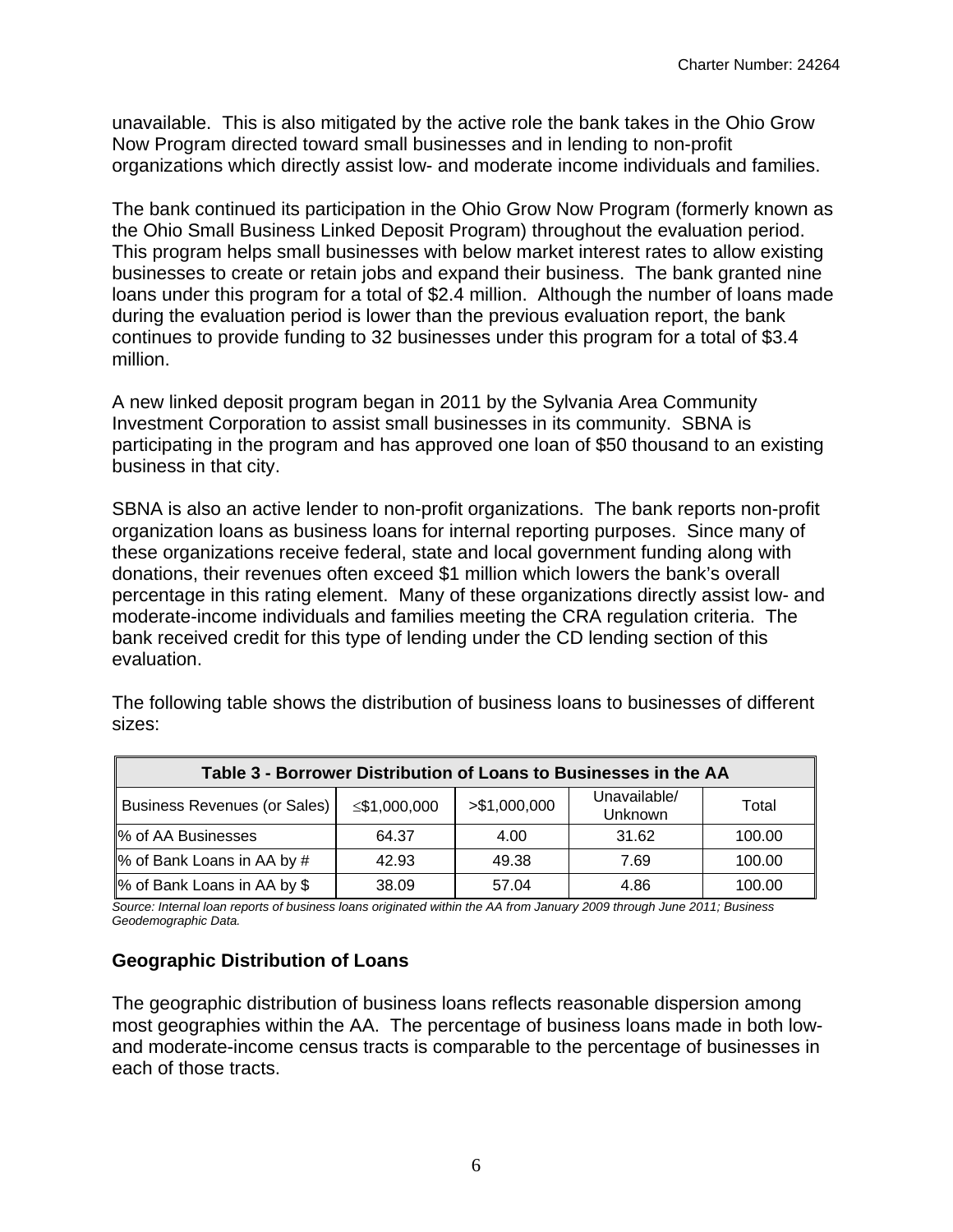In evaluating geographic distribution we considered several factors including the bank's business strategy, the location of the bank in the northwest section of Lucas County, its single office serving the entire AA, and the level of competition in the market. This performance is also mitigated by the same factors as discussed in the **Lending To Businesses of Different Sizes** section of this document.

| Table 4 - Geographic Distribution of Loans to Businesses in the AA |                            |                              |                              |                              |                            |                              |                              |  |
|--------------------------------------------------------------------|----------------------------|------------------------------|------------------------------|------------------------------|----------------------------|------------------------------|------------------------------|--|
| Low-Income                                                         |                            | Moderate-Income              |                              |                              | Middle-Income              | Upper-Income                 |                              |  |
| % of AA<br><b>Businesses</b>                                       | % of<br>Number of<br>Loans | % of AA<br><b>Businesses</b> | $%$ of<br>Number of<br>Loans | % of AA<br><b>Businesses</b> | % of<br>Number of<br>Loans | % of AA<br><b>Businesses</b> | $%$ of<br>Number of<br>Loans |  |
| 5.00                                                               | 4.30                       | 14.75                        | 12.20                        | 43.00                        | 36.50                      | 37.26                        | 47.00                        |  |

The following table shows the geographic distribution of business loans:

*Source: Internal loan reports of business loans originated within the AA from January 2009 through June 2011; Business Geodemographic Data.* 

#### **Responses to Complaints**

SBNA has not received any written complaints during the evaluation period regarding its performance in meeting the credit and deposit needs of its AA.

### **COMMUNITY DEVELOPMENT TEST**

SBNA is rated Outstanding under the Community Development (CD) test. SBNA exhibited excellent responsiveness in providing CD lending, qualified investments, and CD services within the bank's AA. All CD related activity in this report benefited the bank's AA.

Although SBNA has been open for business just under ten years, management is committed to meet the community's needs through CD loans, qualified investments, and participating in CD services. The bank demonstrated excellent responsiveness to lending to non-profit organizations that are involved in a variety of services for low- and moderate-income individuals and families including affordable housing.

There are numerous CD activities banks can participate in for the Lucas County AA. The AA is comprised of a number of organizations that provide affordable housing, services for low- and moderate-income people, and economic development activities. However, the economic disruption of financial markets and subsequent recession during the evaluation period limited the bank's capacity to participate in CD activities at the same levels as in previous years. Given this change in economic climate between evaluation periods, the bank continued its strong efforts to meet the CD needs of its AA.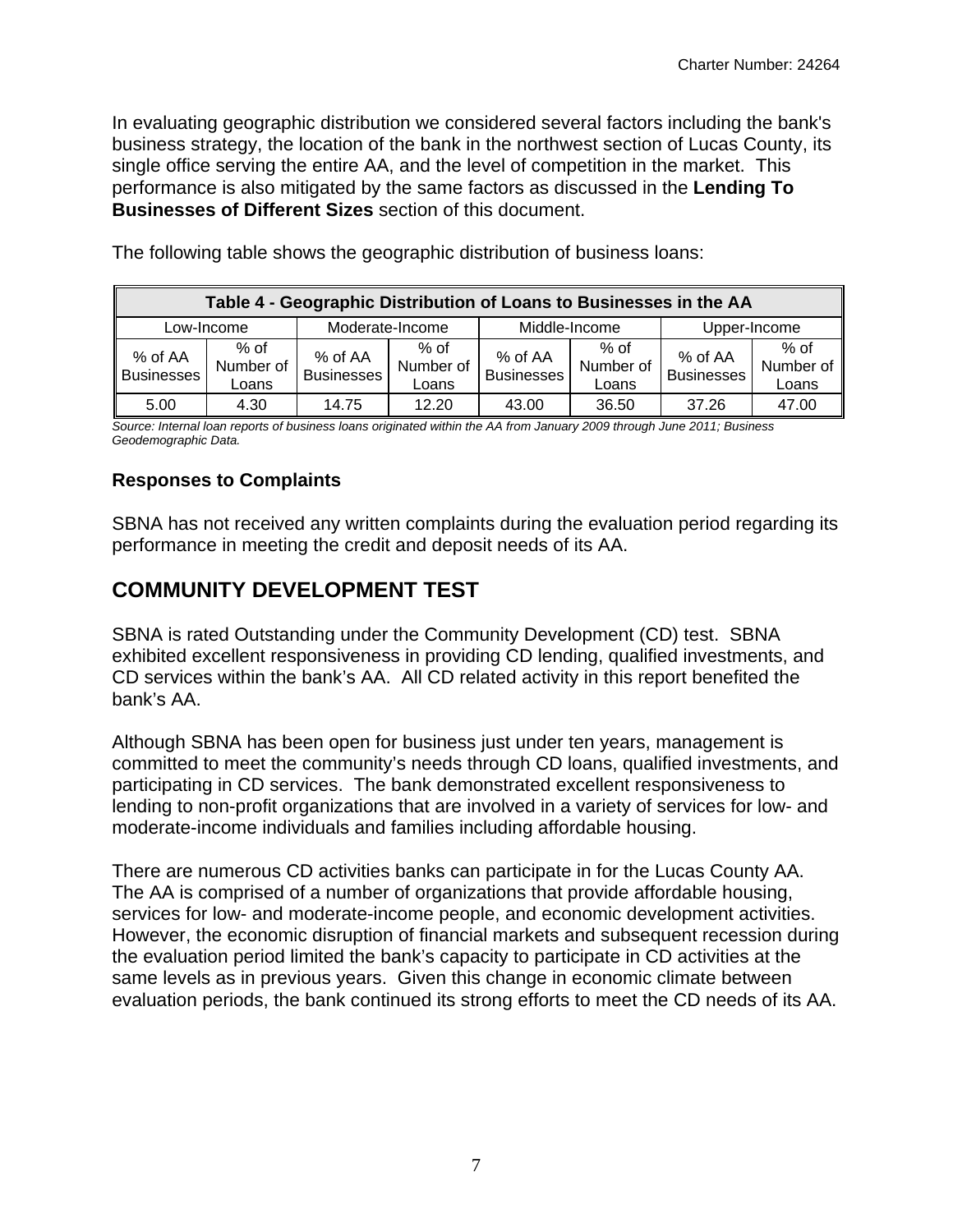#### **Number and Amount of Community Development Loans**

The bank's CD lending performance over the evaluation period reflects excellent responsiveness in meeting community CD lending needs. SBNA is an active lender to non-profit organizations, many of which assist in providing affordable housing, promote economic development, and a broad range of services to help meet the needs of lowand moderate-income individuals and families. CD lending consists of lending that supports affordable housing targeted to low- and moderate-income individuals, promote economic development, and activities to revitalize or stabilize certain geographic areas.

During the evaluation period the bank made 20 CD loans for a total dollar amount of \$5.76 million and issued 12 letters of credit for \$1.29 million. This represents a high level of CD lending. The following are examples of CD loans made by the bank.

#### *Affordable Housing*

The bank granted a \$750,000 line-of-credit to a non-profit organization to assist in funding home mortgage loans in the community. This non-profit organization is a Community Development Financial Institution (CDFI), one of only three in Lucas County whose goal is to promote homeownership through an array of loan products, housing and credit counseling, grants, etc. Through the efforts of this organization affordable housing is provided to low- and moderate-income people who otherwise would not be able to qualify under normal bank underwriting standards.

The bank is very involved in an organization that also provides affordable housing. Lending activity by SBNA to this organization includes a line of credit to support funding of home construction and financing of site improvements to a new location. The bank made two loans to this organization for a total dollar amount of \$410 thousand over the evaluation period.

#### *Organizations Providing Services to Low- and Moderate-Income Individuals*

Loans were provided to a nonprofit organization engaged in family counseling, substance abuse treatment, domestic violence counseling, vocational training, etc. The majority of the people this organization serves are low- and moderate-income individuals and families. The bank has provided a working capital line of credit to this organization for \$1.75 million.

Loans were provided to a non-profit organization which provides services for low- and moderate-income adults and children with developmental disabilities and support for their families. This organization operates five group homes along with adult and pediatric day care programs. Loans included a line of credit for working capital, a purchase of two mini-busses, and refinancing of a vehicle and existing commercial debt. Four loans were granted for \$1.36 million.

SBNA granted loans to a nonprofit organization that offers emergency and rescue residences as well as transitional housing for low- and moderate-income individuals and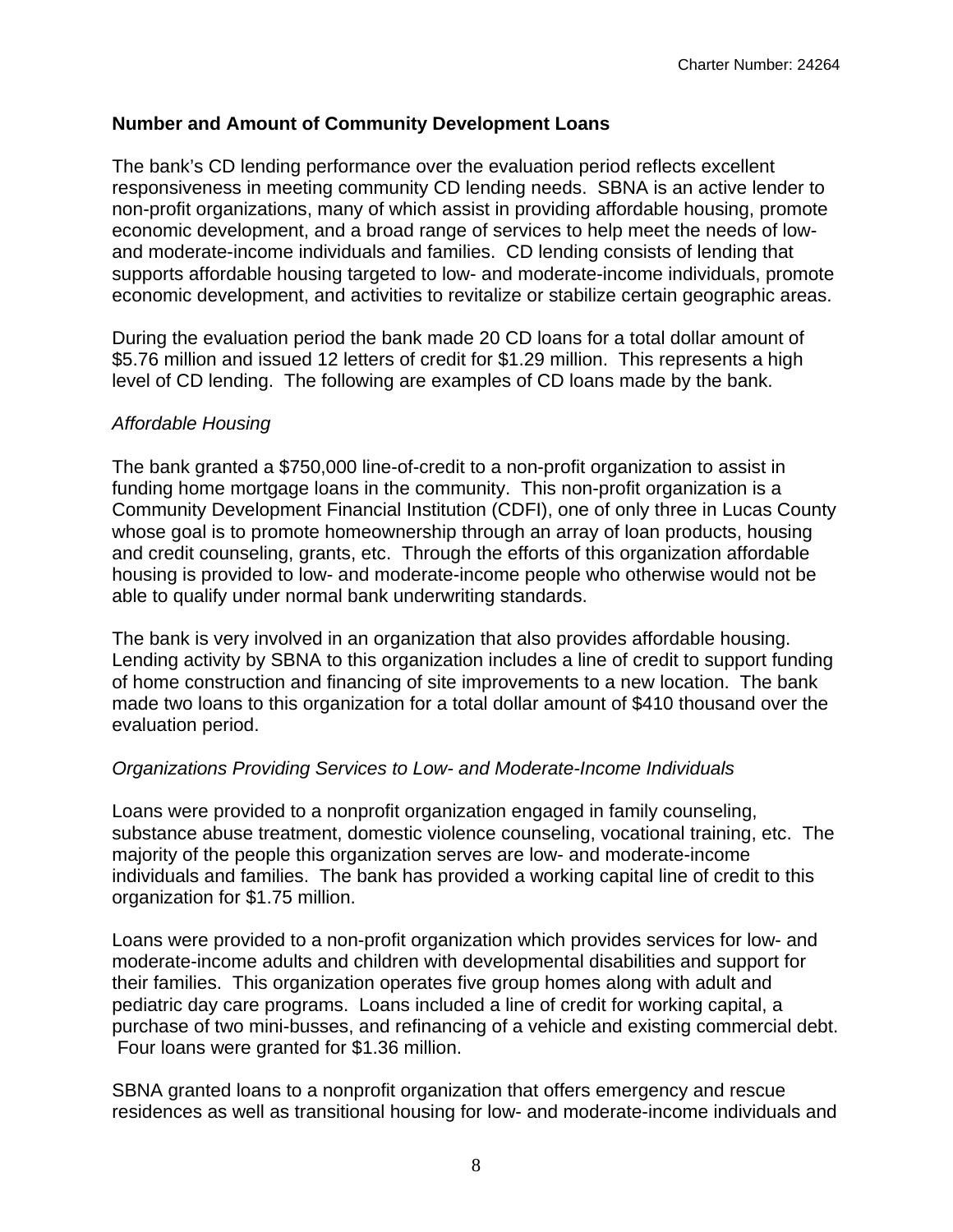families. Two loans were granted to provide working capital and refinance existing commercial debt for a total of \$481 thousand.

The bank provided loans to a non-profit agency that operates various programs primarily to low- and moderate-income individuals and families. These programs include a food pantry, homeless shelter, homeless prevention, and food stamp outreach. The bank provided loans for working capital and to consolidate office space. Two loans were granted for \$171 thousand.

#### *Organizations for Revitalizing and Stabilizing Low- and Moderate Geographies*

SBNA provided letters of credit to a local home construction firm who was contracted to build 24 homes within the city of Toledo by a non-profit corporation specializing in neighborhood rehabilitation programs in low- and moderate-income geographies. Twelve letters of credit to support this project was supplied by the bank for \$1.29 million. In addition, this same construction firm was granted a \$206 thousand line of credit to repair properties for the Lucas County Metropolitan Housing Authority.

The bank granted loans to a non-profit corporation whose housing programs include new house construction, renovation of existing properties, down payment assistance, credit counseling, exterior repair loans, owner-occupied repairs, and rental rehab. The bank provided lines of credit for working capital and home repair purposes and a term loan for site improvements. Three loans were granted for \$332 thousand. All work was performed in low- and moderate-income geographies.

#### *Other Activity*

SBNA has made various other loans that had CD characteristics, but did not qualify as a CD loan under the technical definition. The bank provided credit cards to several CD organizations for its employees and staff. A total of 48 cards were issued to seven organizations for \$94 thousand. The bank also provided a \$4 million line of credit to a real estate investment company who is the leading FHA and VA lender in Lucas County for home purchases. This company also provides assistance to first time homebuyers and offers hardship counseling and foreclosure alternatives to its homeowners.

#### **Number and Amount of Qualified Investments**

The level of qualified investments by the bank represents excellent responsiveness to community CD investment needs. Qualified investments are investments, deposits, membership shares, or grants that have community development as their primary purpose, as defined in the CRA regulation.

The bank made 42 qualified donations for \$121,350. The bank provided donations to a wide-range of CD activities through organizations involved in affordable housing, economic development, and organizations involved in providing a variety of services to low- and moderate-income individuals and families. The following are examples of some qualifying investments.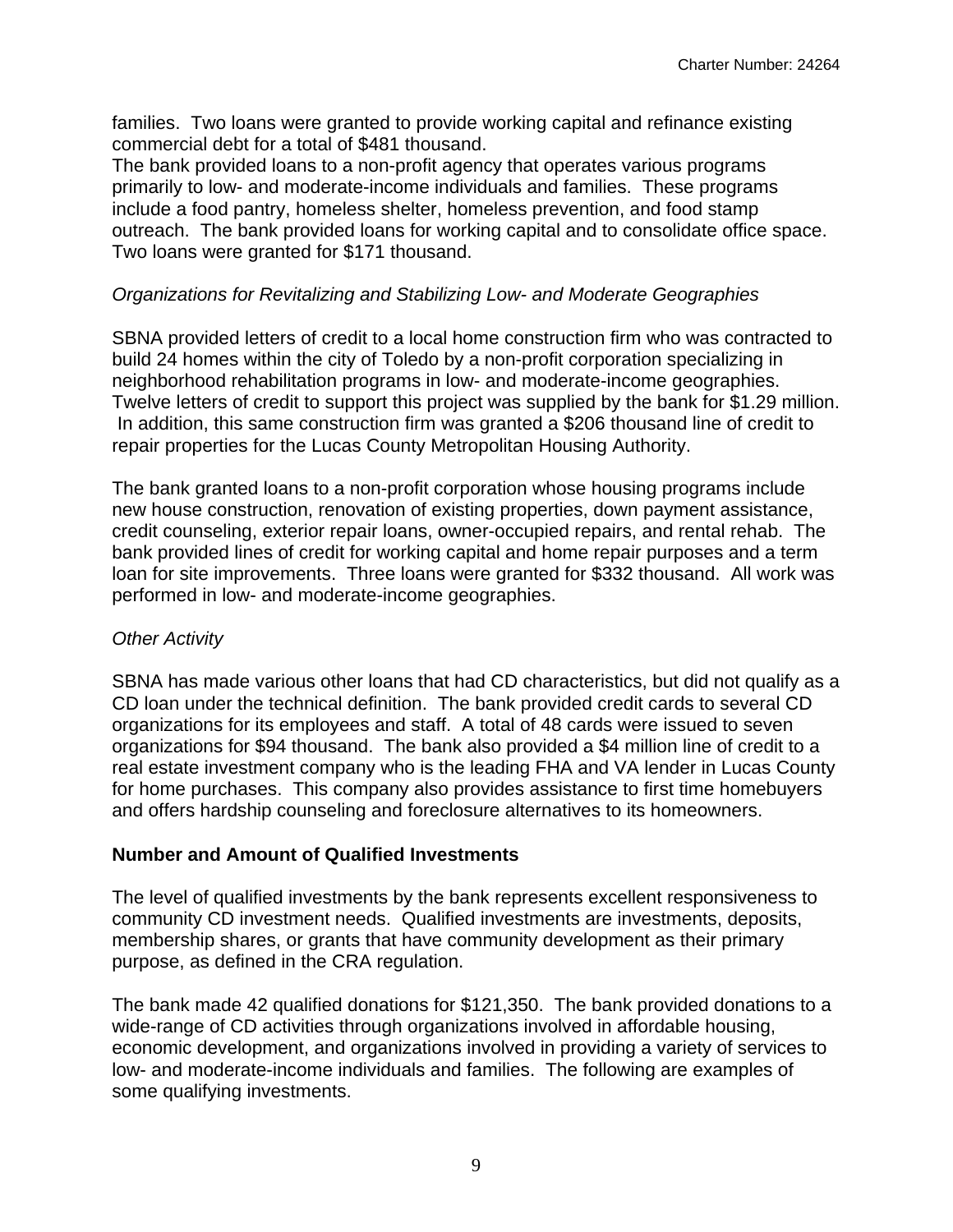#### *Affordable Housing*

SBNA has made annual donations of \$5,000 as part of an annual fund raising event to build affordable housing in the community. The bank has also been very active in providing loan financing to this organization.

#### *Activities that Promote Economic Development*

The bank completed is final \$10,000 annual payment of a five-year pledge to help provide funding for a local economic development initiative. The purpose of this initiative is to increase development activity by providing jobs to the local area through assisting businesses and providing access to a variety of financial programs. The bank subsequently made a new five-year pledge of \$100 thousand to this same organization. The first \$20,000 annual payment was made in 2011.

#### *Revitalize or Stabilize Low- or Moderate-Income Geographies*

SBNA made contributions to three organizations whose purpose is to revitalize or stabilize low- and moderate-income geographies for a total of \$1,460.

#### *Organizations that Provide Services to Low and Moderate-Income Individuals*

The bank provided donations to a wide range of organizations that provided services to low- and moderate-income individuals and families. Some examples include: cash donations to two organizations involved in providing food to the needy of \$11,500; donations of \$6,930 for two non-profit healthcare related organizations that help lowand moderate-income individuals; and donations of \$17,370 that were directed at two organizations involved with children who are primarily from low- and moderate-income families.

SBNA purchased an economic development bond in the bank's AA during the previous evaluation period of \$3.12 million. Although consideration was given for that purchase in the last performance evaluation, the bond continues in force and has a current balance of \$2.19 million.

#### **Community Development Services**

The bank's CD services performance over the evaluation period reflects excellent responsiveness to community CD services needs. Bank officers serve in leadership positions on organizations that provide community services to low- and moderateincome families and provide technical expertise and financial assistance to these organizations. This includes organizations that provide affordable housing. Bank officers also serve in leadership positions on organizations that are involved in economic and small business development activities. Some examples of organizations that bank employees participated in over the evaluation period include the following.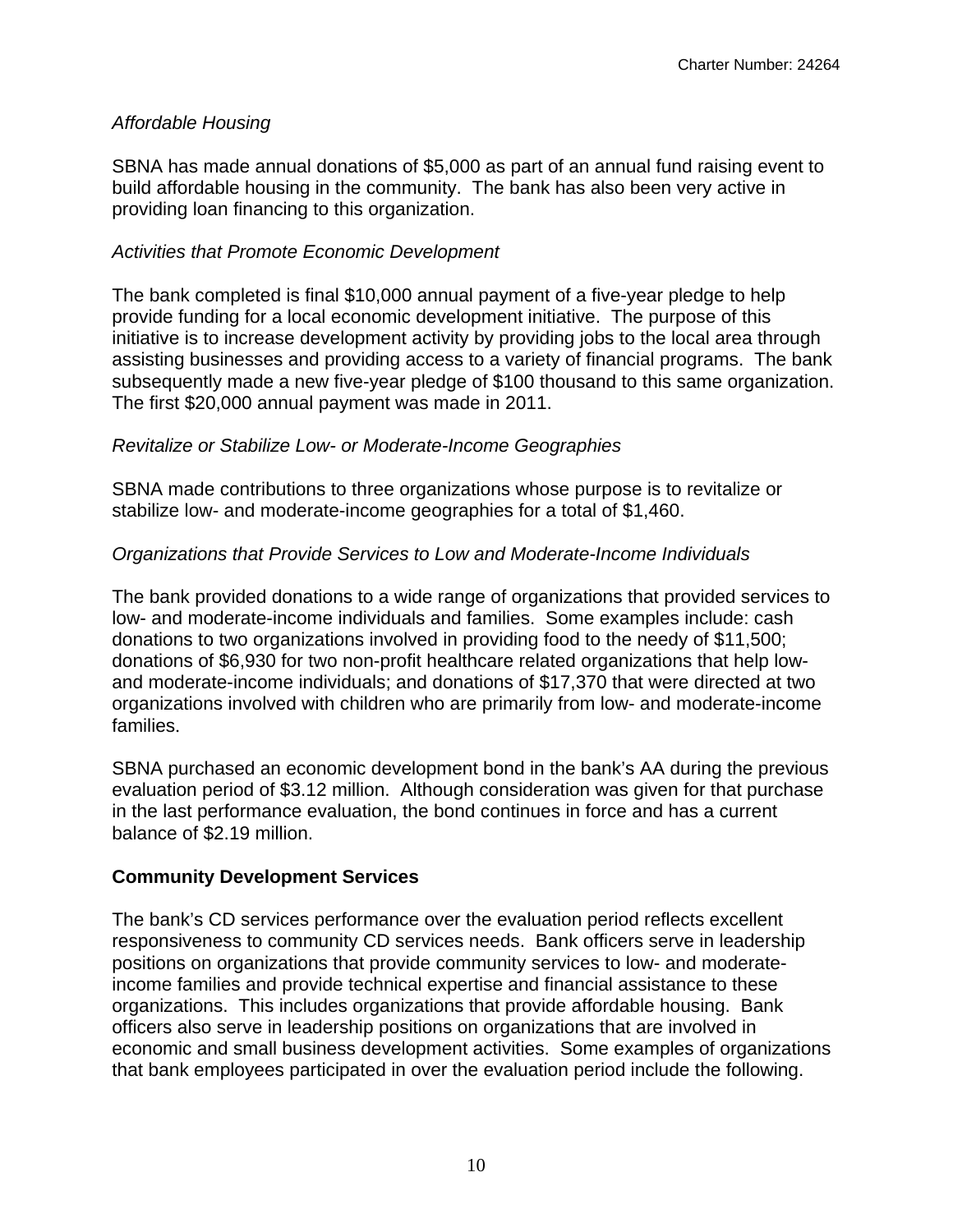#### *Small Business Organizations*

A senior bank officer serves as a trustee for a Lucas County organization whose goal is to assist small businesses. This organization provides northwest Ohio businesses with access to a variety of financial programs and incentives to assist companies to grow and prosper.

An officer of the bank serves on the board and chairs the investment committee of an organization that promotes economic development. This organization is involved in the linked deposit program that is directed at small businesses, water and sewer revolving loan fund, enterprise zone tax incentive, and other tax incentive programs.

#### *Affordable Housing*

The bank is very involved in an organization that provides affordable housing for the area. The bank has donated money, provided loans, and bank employees have played a leadership role in this organization. A senior bank officer is on the board of directors of this organization and another employee served as a board member during the evaluation period.

An officer of the bank serves as a board member on a non-profit organization that helps individuals with autism. More than a majority of the people served by this organization are from low- and moderate-income families. This organization provides housing for adults with autism. The housing is funded in part by HUD.

#### *Organizations that Assist Low- and Moderate-Income People*

An officer of the bank serves on a non-profit organization that primarily serves low- and moderate-income individuals and families with substance abuse treatment, domestic violence counseling, vocational training, and family counseling. This employee of the bank serves as the Treasurer on the board of directors for this organization. The bank has also assisted this organization by providing loan financing.

An employee is a board member and treasurer of an organization that targets area youth by engaging them in community activities directed at those in need, which include services such as: painting, cleaning, landscaping, and other services to low- and moderate-income individuals and families.

An officer of the bank serves on the finance committee of an organization specializing in substance abuse treatment. This organization primarily serves low- and moderateincome individuals and families.

#### **Responsiveness to Community Development Needs**

In summary, SBNA has demonstrated excellent responsiveness through its CD loans, qualified investments, and its CD services to the CD lending, investment and service needs within its AA relative to the bank's size and capacity.